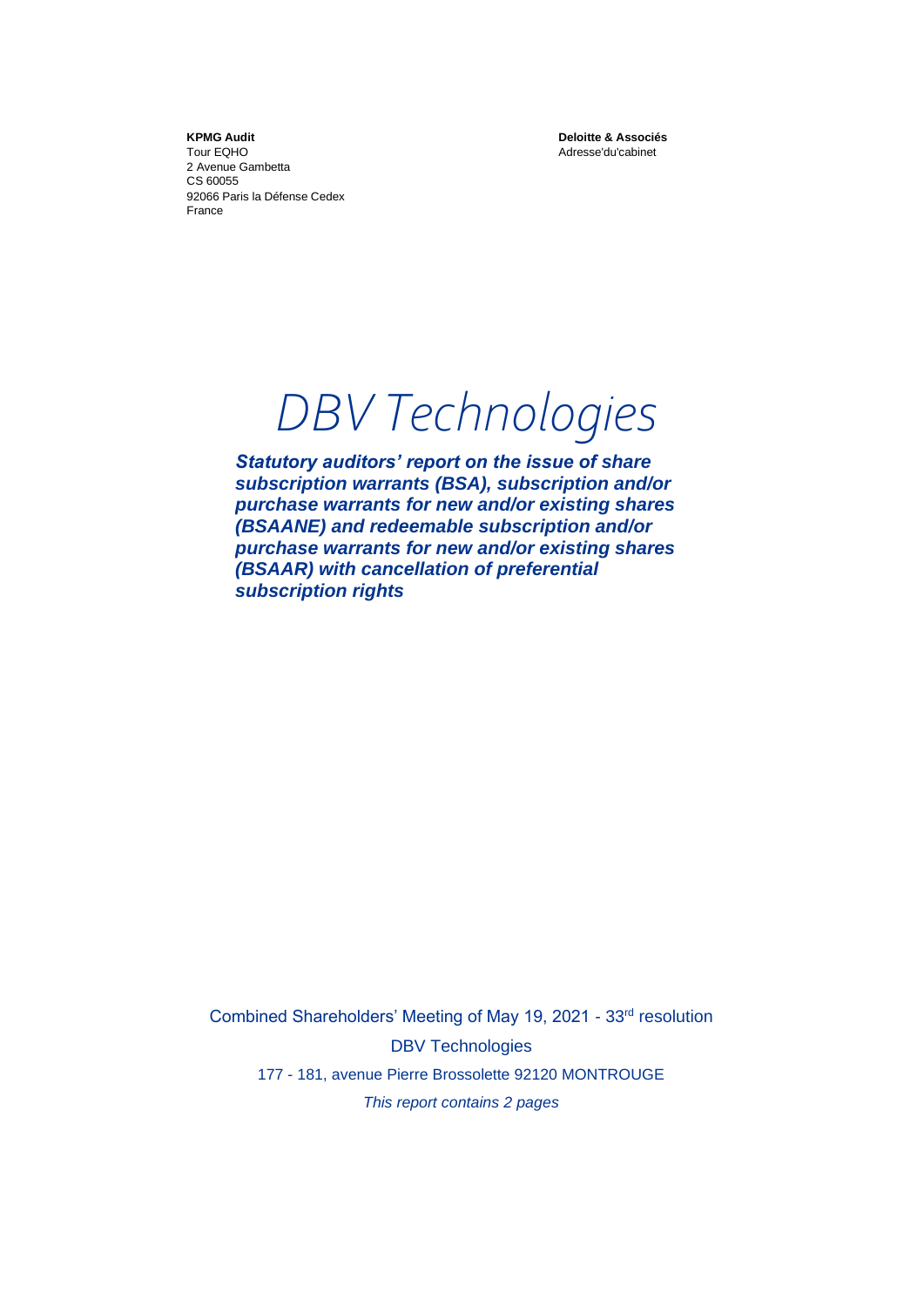**Deloitte & Associés** Adresse'du'cabinet

**KPMG Audit** Tour EQHO 2 Avenue Gambetta CS 60055 92066 Paris la Défense Cedex France

### **DBV Technologies**

Registered office: 177 - 181, avenue Pierre Brossolette 92120 MONTROUGE

**Statutory auditors' report on the issue of share subscription warrants (BSA), subscription and/or purchase warrants for new and/or existing shares (BSAANE) and redeemable subscription and/or purchase warrants for new and/or existing shares (BSAAR) with cancellation of preferential subscription rights**

Combined Shareholders' Meeting of May 19, 2021 - 33rd resolution

*This is a free translation into English of a report issued in the French language and is provided solely for the convenience of Englishspeaking readers. This report should be read in conjunction and construed in accordance with French law and professional auditing standards applicable in France.*

#### To the DBV Technologies Shareholders' Meeting,

As statutory auditors of your Company (the "Company") and in accordance with the procedures set forth in Articles L. 228-92 and L. 225-135 *et seq.* of the French Commercial Code (*Code de commerce*), we hereby report to you on the proposed delegation of authority to the Board of Directors to decide the issue, with cancellation of preferential subscription rights, of share subscription warrants (BSA), subscription and/or purchase warrants for new and/or existing shares (BSAANE) and redeemable subscription and/or purchase warrants for new and/or existing shares (BSAAR), reserved for corporate officers, members of the scientific committee and employees of the Company, as well as persons bound by a services or consulting agreement to the Company or French or foreign companies affiliated to it within the meaning of Article L. 225-180 of the French Commercial Code, a transaction on which you are asked to vote.

The par value amount of share capital increases that may be carried out in the future may not exceed 0.5% of share capital as of the date of this Shareholders' Meeting.

Based on its report, your Board of Directors proposes that shareholders delegate to it, for a period of 18 months, the authority to decide an issue and cancel your preferential subscription rights to the marketable securities to be issued. Where necessary, the Board will set the final issue terms and conditions of this transaction.

It is the responsibility of the Board of Directors to prepare a report in accordance with Articles R. 225-113 *et seq.* of the French Commercial Code. Our role is to express an opinion on the fair presentation of the quantified information extracted from the financial statements, on the proposed cancellation of preferential subscription rights and on certain other information concerning the issue, contained in this report.

We performed the procedures that we deemed necessary in accordance with the professional guidelines of the French National Institute of Statutory Auditors (*Compagnie Nationale des Commissaires aux Comptes*) relating to this engagement. These procedures mainly consisted in verifying the content of the Board of Directors' report relating to this transaction and the methods used to determine the issue price of equity securities to be issued.